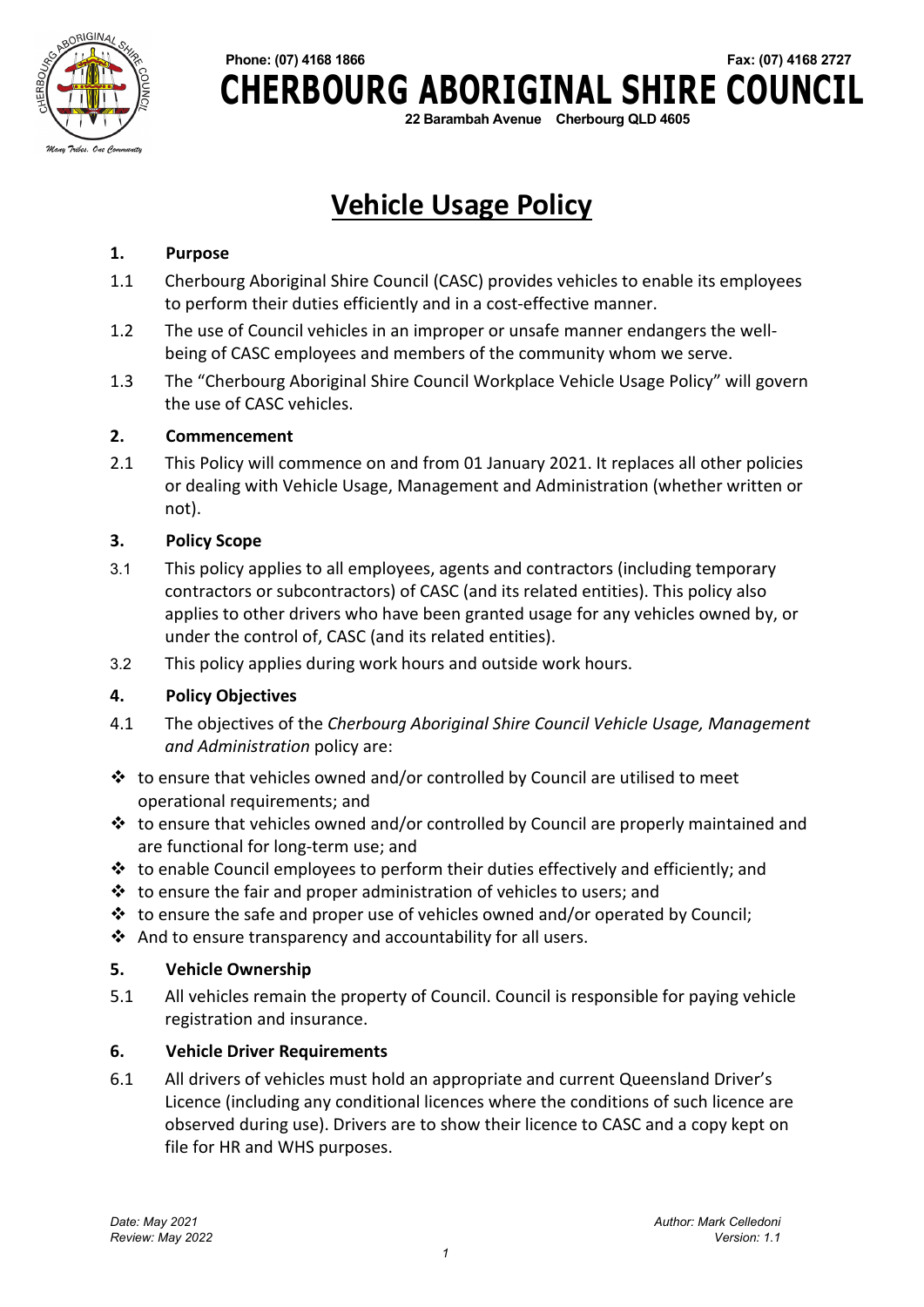

 **Phone: (07) 4168 1866 Fax: (07) 4168 2727 CHERBOURG ABORIGINAL SHIRE COUNCIL 22 Barambah Avenue Cherbourg QLD 4605**

- 6.2 An "L" plate driver shall not use any vehicle without written approval and authorisation from the relevant Council manager.
- 6.2.1 Where an "L" plate driver has received written approval and authorisation from the relevant Council manager they shall be accompanied by a person holding the appropriate and current Queensland Driver's Licence.
- 6.3 All drivers of plant and vehicles shall immediately report to the relevant manager if their licence is, or will be, cancelled fully or partially and forfeit their right to use the plant and/or vehicle.

#### **7. Vehicle Usage Administration**

- 7.1 All employees or persons wishing to use any of Council's vehicles shall make a formal request and await approval and authorisation from the relevant Council manager before using the vehicle.
- 7.1.1 All employees and persons requesting vehicle usage shall provide accurate information regarding their intent.
- 7.1.2 The CEO, Fleet Manager or Department Manager reserves the right to deny, rescind authorisation and approval of vehicle usage or vary the type of vehicle provided at any time.
- 7.1.3 The provision of inaccurate or misleading information at any stage of the vehicle usage request process may result in disciplinary action.
- 7.2 Authorised drivers shall conduct pre-start checks to identify actual or suspected faults or damages.
- 7.2.1 There are three main categories for vehicle issue 1) Position Issued Vehicles such as CEO, and Department Managers 2) Roll Requirement Vehicles Garbage truck, glassier truck, Spray Rig, Mechanic etc. 3) Pool vehicle, work trucks, work utes and vehicles used for transport for meetings and training.
- 7.2.2 Keys for position issued vehicles are kept by the person issued with a specific vehicle
- 7.2.3 Keys for Roll requirement and Pool Vehicles are to be kept by the Fleet Manager and Spare with the Operations Manager. These Keys are to be issued prior to use and then returned after use.
- 7.3 Council reserves the right to purchase, install and activate vehicle tracking devices on any of its assets. Assets are to be managed by the Fleet Manager and the respective department manager.
- 7.3.1 Inappropriate use of Council assets or interfering with the tracking unit may result in disciplinary action being taken by Council.

#### **8. Vehicle Usage Restrictions**

- 8.1 Unless provided for by other provisions of this policy, vehicles can only be used by an employee who has been authorised to use the vehicle.
- 8.2 Unless previously authorised, vehicles shall not be used for private purposes and shall be used only for work purposes by authorised Council employees only.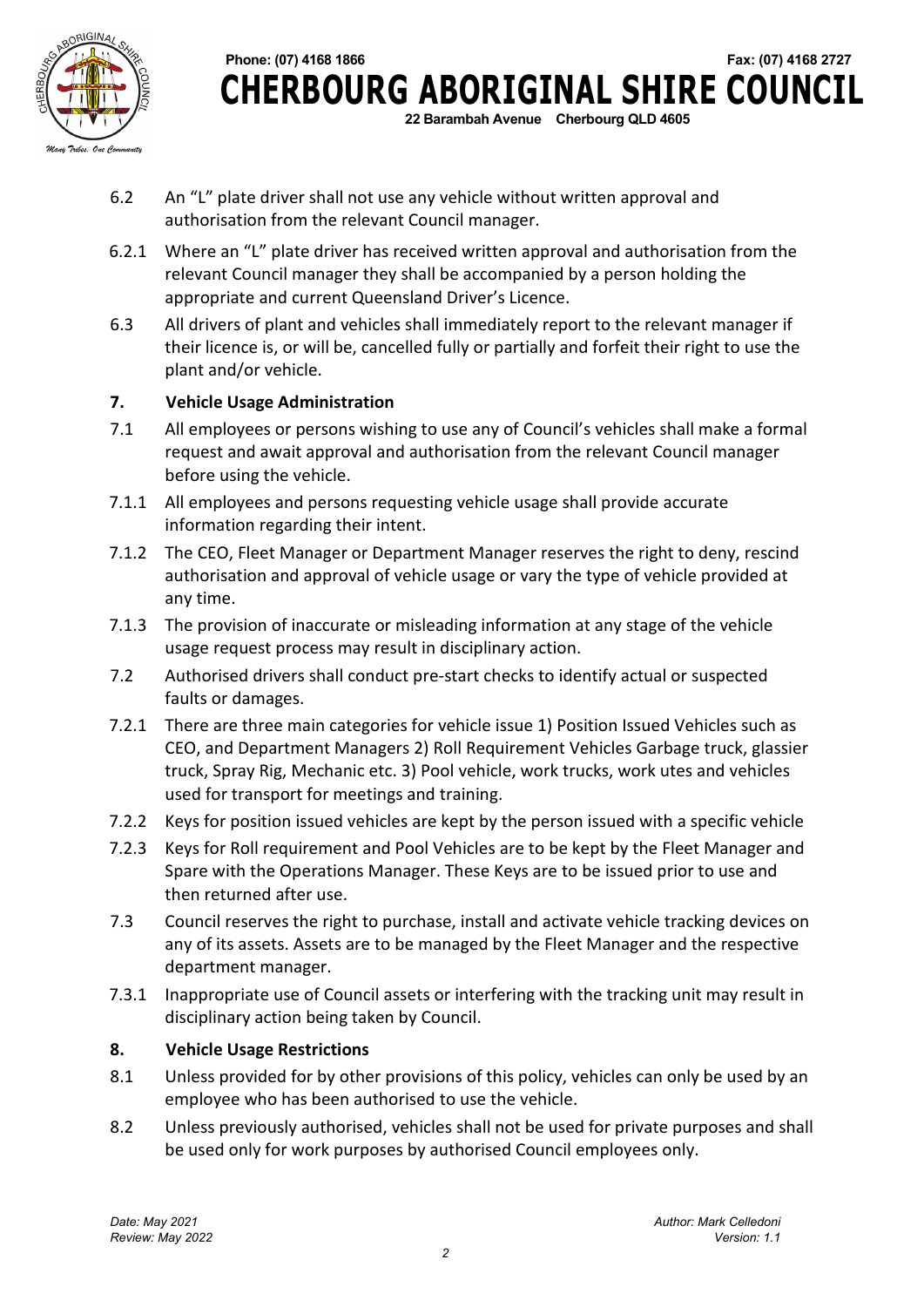



- 8.3 Where authorisation is provided for private use, this is restricted to use within a 60km radius of Cherbourg QLD and does not allow for towing of leisure craft such as boats, jet skis etc. Company vehicles are also not permitted to be driven through bottle shop drive throughs, transporting alcohol or illegal substances, or similar use due to Council's stance on alcohol provision and Cherbourg's alcohol restrictions. Any requests to contravene this policy must be made in writing to the CEO.
- 8.4 Vehicles shall not be used:
- 8.4.1 for competition or rally; or
- 8.4.2 for commercial purposes; or
- 8.4.3 for farming practices (unless authorised); or
- 8.4.4 for an unlawful purpose/s;
- 8.4.5 or for other purposes prohibited by the relevant Council manager.
- 8.5 The driver of the vehicle must not wilfully or knowingly misuse, mistreat or damage the vehicle.
- 8.6 Smoking or the use of e-cigarettes is prohibited in or on any vehicles.
- 8.7 The use of mobile phones whilst driving is prohibited. The vehicle must be legally parked prior to the use of a mobile phone occurring.
- 8.8 Drivers of vehicles, or persons accompanying "L" plate drivers, shall comply with the relevant traffic legislation and regulations.

#### **9. Vehicle Maintenance**

- 9.1 Council is responsible for ensuring that all vehicles are in a roadworthy condition and is safe for use.
- 9.2 Council is responsible for communicating and ensuring that authorised drivers are aware of any serious faults before the vehicle is used.
- 9.3 The Council fleet service workshop shall immediately notify the Chief Executive Officer or their relevant supervisor where the vehicle is faulty, damaged, inappropriately used or not being properly maintained.
- 9.4 Authorised drivers have a responsibility and duty of care to the vehicles provided. This includes:
- 9.4.1 ensuring that vehicles are kept clean and presentable (this includes ensuring that the interior and exterior of the vehicle is clean and presentable); and
- 9.4.2 ensuring that any faults and/or damages (suspected or actual) are brought to the attention of the relevant Council manager; and
- 9.4.3 ensuring that the vehicle is ready for use by the next authorised driver; and
- 9.4.4 conducting pre-start checks to ensure that the vehicle is functional, safe for use and actual or suspected faults can be identified; and
- 9.4.5 ensuring that the appropriate fuel is used when refuelling the vehicle;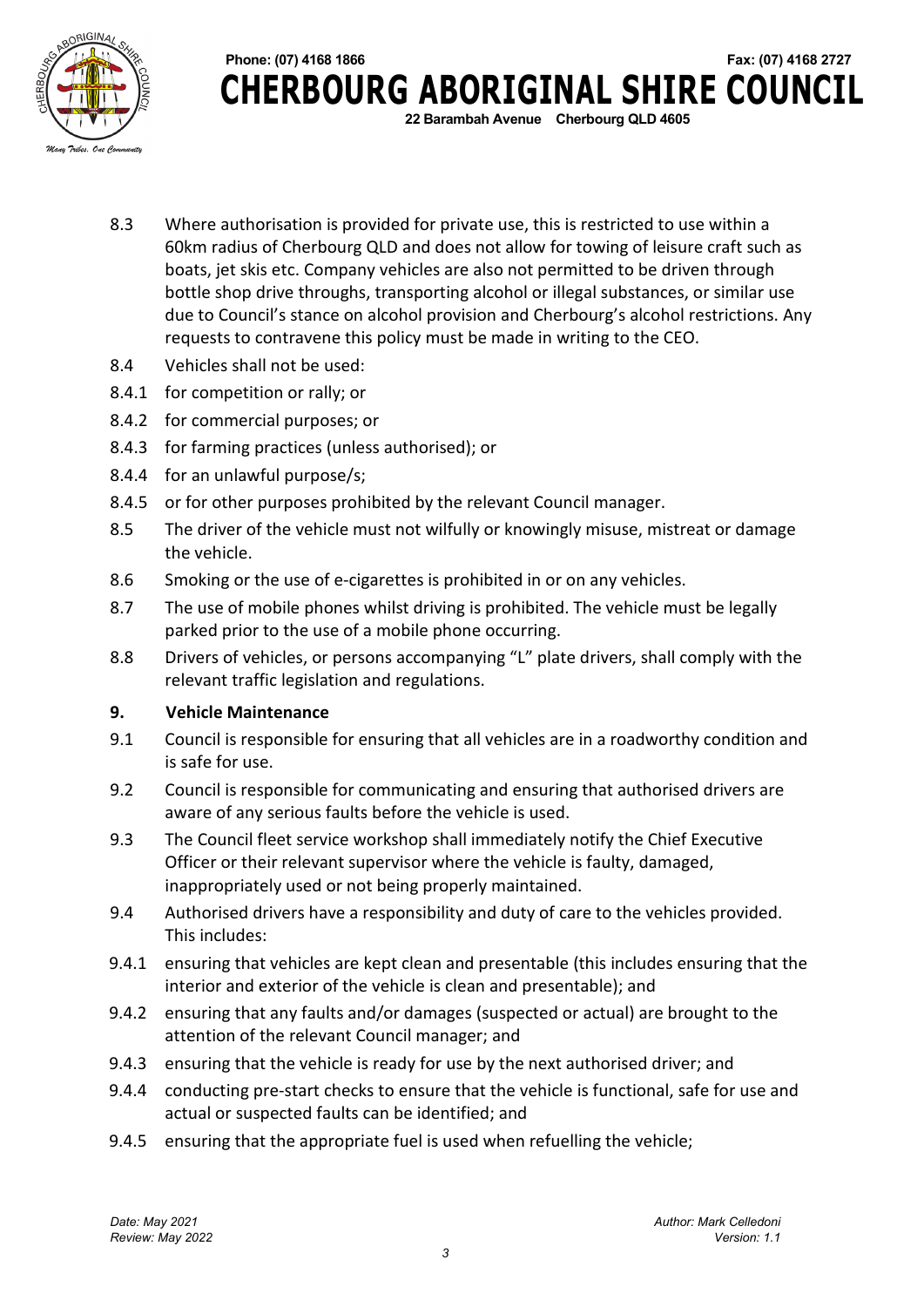

 **Phone: (07) 4168 1866 Fax: (07) 4168 2727 CHERBOURG ABORIGINAL SHIRE COUNCIL 22 Barambah Avenue Cherbourg QLD 4605**

9.4.6 And taking reasonable steps to ensure that the vehicle is stored is a safe place to prevent theft, loss or damage, such as graffiti or physical damage.

#### **10. Liability**

- 10.1 A driver who is found to be under the influence of alcohol or illegal drugs in association with a crash and/or incident shall be liable for all costs associated repair of vehicles or compensation for damages.
- 10.2 Incursion of any traffic infringement fines are the responsibility of the driver at the time of the infringement.
- 10.3 Council is not liable, nor responsible, for any damages, repairs, compensation or traffic infringements fines arising from the use of vehicles by persons other than the authorised driver.
- 10.4 Council is not liable, nor responsible, for any damages, repairs, compensation or traffic infringements fines arising from the use of vehicles by authorised drivers who have their licence either fully or partially cancelled.
- 10.5 Council is not liable, nor responsible, for any damages, repairs or compensation where the vehicle has been used beyond the driver's capabilities or the vehicle's functional capabilities or for a purpose that the vehicle was not designed for.

#### **11. Financial Management**

- 11.1 Council will ensure the supply of fuel for all vehicles.
- 11.2 Council reserves the right to set preferred fuel suppliers.
- 11.3 Council shall not be financially liable for any road toll fees if the toll fee incurred was not connected to work for Council.